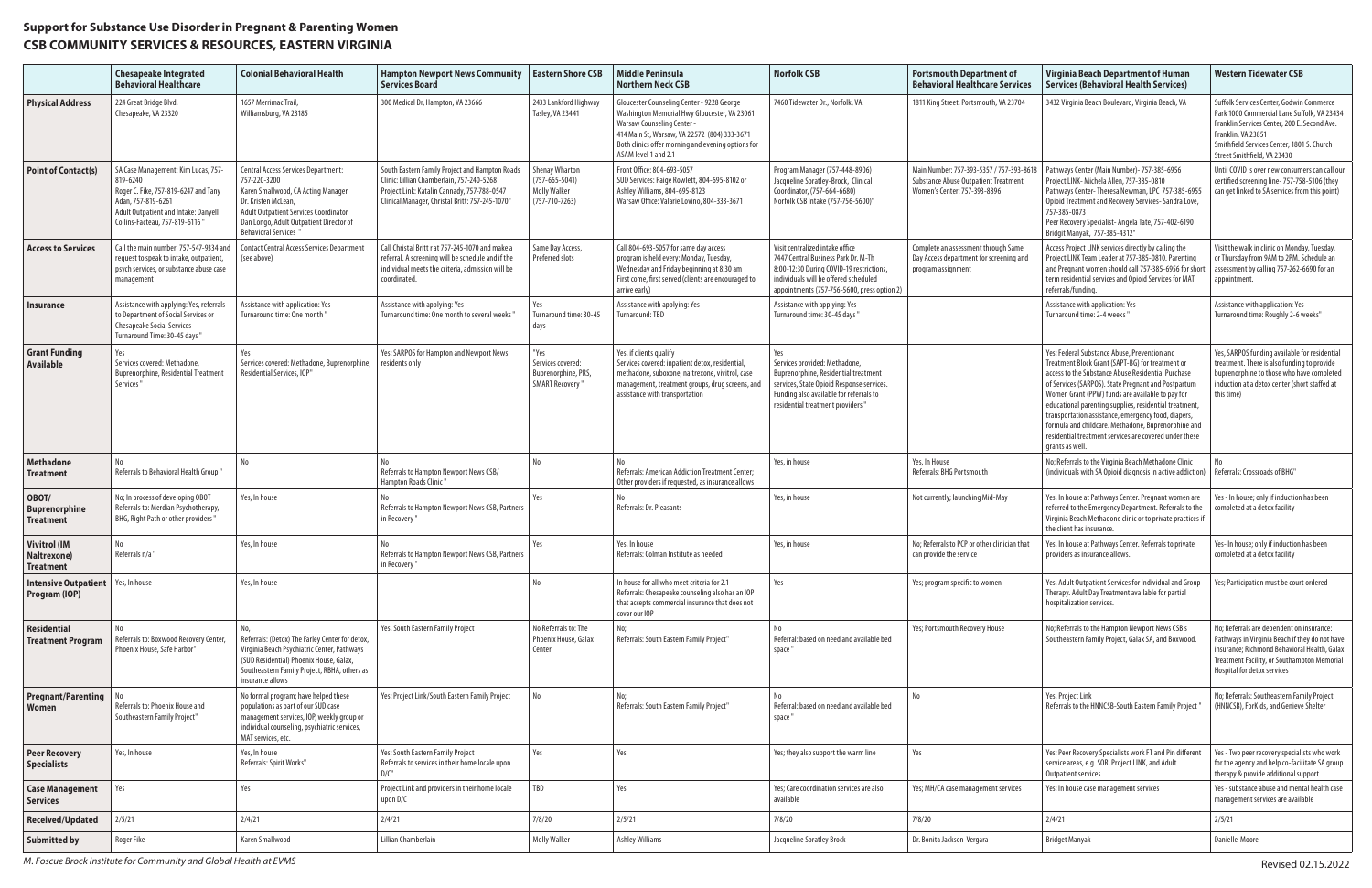## **Support for Substance Use Disorder in Pregnant & Parenting Women COMMUNITY PARTNER SERVICES & RESOURCES, EASTERN VIRGINIA**

## **The Up Center** Psychotherapy

Myers- Practice Manager: 757-460-4655; n@meridianpsych.net

lual outpatient treatment combine with group therapy. Individual ling as indicated. Case coordination.

lual outpatient treatment. Group therapy as indicated. ual counseling as indicated. oordination.

ual outpatient treatment

|                                           | <b>The Up Center</b>                                                                                                                                                                     | <b>GMA Interventions</b>                                                                                                                                                                                                                                                       | <b>Meridian Psychothera</b>                                                           |
|-------------------------------------------|------------------------------------------------------------------------------------------------------------------------------------------------------------------------------------------|--------------------------------------------------------------------------------------------------------------------------------------------------------------------------------------------------------------------------------------------------------------------------------|---------------------------------------------------------------------------------------|
| <b>Address</b>                            | Portsmouth Location,<br>1805 Airline Blvd. Portsmouth, VA 23707<br>Norfolk Location,<br>222 W. 19th Street Norfolk, VA 23517<br>Suffolk Location,<br>109.5 Clay Street Suffolk, VA 23434 | Norfolk Location,<br>957 West 21st Street Norfolk, VA 23517<br>Suffolk Location,<br>112 W. Washington St. Suite M-01, Suffolk, VA 23434<br>Virginia Beach Location,<br>870 N. Newtown Rd., Virginia Beach, VA 23462                                                            | 4509 Whitechapel Dr.<br>Virginia Beach, VA 23455                                      |
| <b>Contact Information</b>                | Richelle Burney-SUD Program Manager: 757-332-1065,<br>email: richelle.burney@theupcenter.org<br>Aieja Davis/Intake Coordinator: 757-965-8622,<br>email: aieja.davis@theupcenter.org      | Kristin Hassell-Clinical Supervisor, Outpatient Services: 757-320-9558,<br>email: Khassell@gmainterventions.com<br>Nolty Givens-Coordinator: 757-759-3343,<br>email: Ngivens@gmainterventions.com<br>Melissa Alexander-CEO: 757-335-4234,<br>email: admin@gmainterventions.com | Alyson Myers- Practice Ma<br>alysonm@meridianpsych                                    |
| <b>Best Way to Access Services</b>        | Call Richelle Burney: 757-332-1065 or Aieja Davis: 757-965-8622                                                                                                                          | Call Kristin Hassell: 757-320-9558,<br>Melissa Alexander: 757-335-4234, or<br>Nolty Givens: 757-759-3343                                                                                                                                                                       | Call office: 757-460-4655                                                             |
| <b>Insurance</b>                          | Yes                                                                                                                                                                                      | Yes                                                                                                                                                                                                                                                                            | Yes: Medicaid and private                                                             |
| <b>Grant Funding Available</b>            | Yes<br>Services covered-Peer recovery services and SUD Individual and Group<br>Sessions'                                                                                                 | No                                                                                                                                                                                                                                                                             | No                                                                                    |
| <b>Methadone Treatment</b>                | No<br>Referrals provided"                                                                                                                                                                | No<br>Referrals provided                                                                                                                                                                                                                                                       | No                                                                                    |
| <b>OBOT/Buprenorphine Treatment</b>       | No<br>Referrals provided"                                                                                                                                                                | No.<br>Referrals provided                                                                                                                                                                                                                                                      | Yes<br>Individual outpatient trea<br>counseling as indicated. (                       |
| <b>Vivitrol (IM Naltrexone) Treatment</b> | No<br>Referrals provided"                                                                                                                                                                | No<br>Referrals provided                                                                                                                                                                                                                                                       | Yes<br>Individual outpatient trea<br>Individual counseling as i<br>Case coordination. |
| <b>Intensive Outpatient Program (IOP)</b> | No<br>Referrals provided"                                                                                                                                                                | Yes<br>IOP and Outpatient recovery groups                                                                                                                                                                                                                                      | No<br>Referrals provided                                                              |
| <b>Residential Treatment Program</b>      | No<br>Referrals provided"                                                                                                                                                                | No<br>Referrals provided                                                                                                                                                                                                                                                       | No.<br>Referrals provided                                                             |
| <b>Pregnant/Parenting Women</b>           | Yes, individual outpatient treatment. Ready to start a group specific to this<br>population as the need grows under grant funds                                                          | Yes, Seeking to service this population on IOP and SUD outpatient<br>support group levels                                                                                                                                                                                      | Yes<br>Individual outpatient trea                                                     |
| <b>Peer Recovery Specialists</b>          | Yes; SUD, Mental Health and Family Support Partner                                                                                                                                       | No                                                                                                                                                                                                                                                                             | No                                                                                    |
| <b>Case Management Services</b>           | Yes                                                                                                                                                                                      | Yes                                                                                                                                                                                                                                                                            | Individual providers coor                                                             |
| <b>Received/Updated</b>                   | 5/11/20                                                                                                                                                                                  | 6/11/20                                                                                                                                                                                                                                                                        | 2/5/21                                                                                |
| <b>Completed by</b>                       | Richelle Burney                                                                                                                                                                          | Kristen Hassell                                                                                                                                                                                                                                                                | Dr. Heidi Kulberg                                                                     |

**Case Management Services** Yes Yes Individual providers coordinate care for their clients